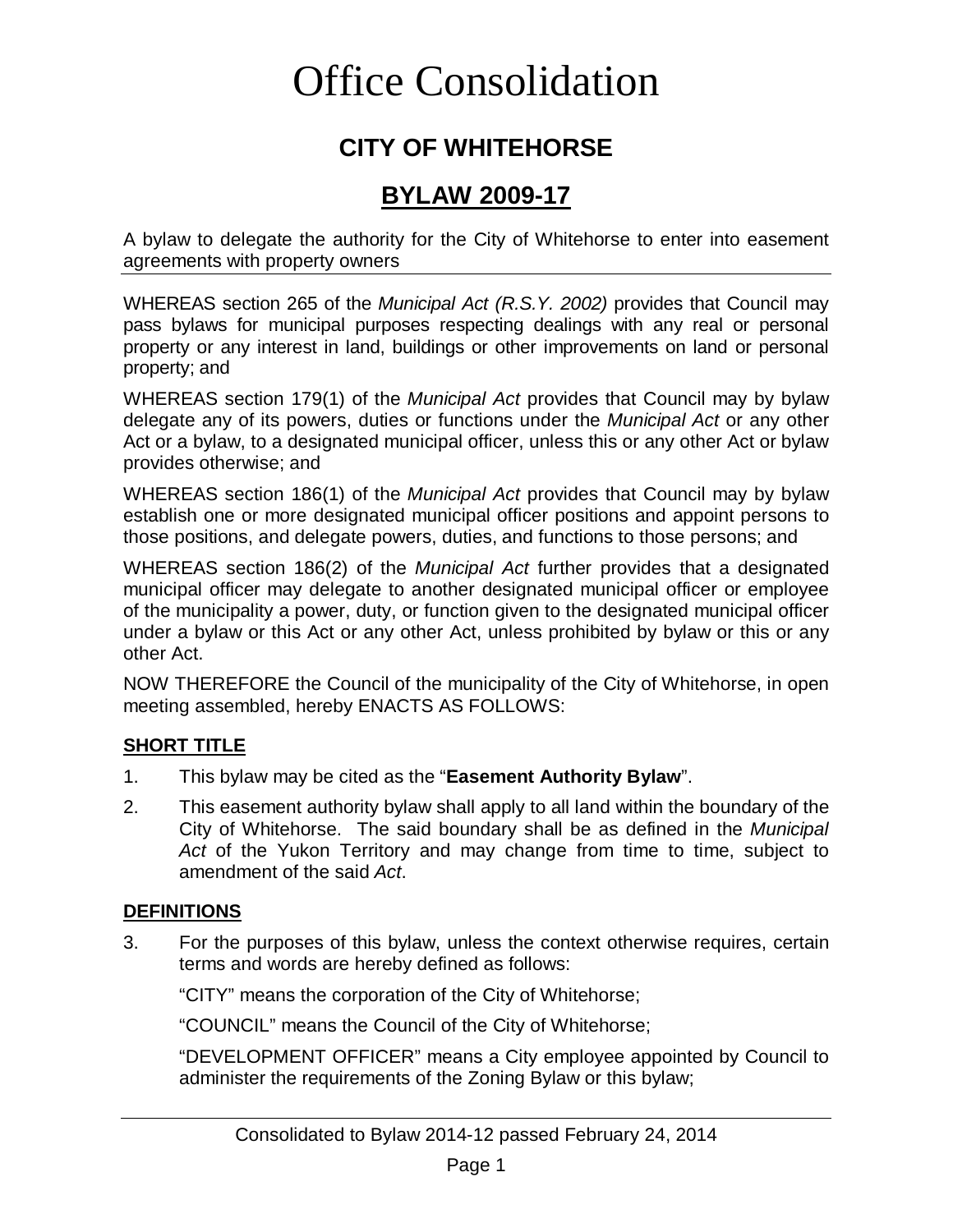"EASEMENT" means a right of use for a particular purpose of a lot or parcel of land or a portion of a lot or parcel of land;

"LOT" means a parcel of land, including Crown land, which is legally defined either by registered plan or description;

"MUNICIPALITY" means the City of Whitehorse;

"PARCEL" means the aggregate of one or more areas of land described in a certificate of title or described in a certificate of title by reference to a plan registered in the Land Titles Office.

#### **EASEMENT AGREEMENT REQUIREMENTS**

- 4. Every easement agreement within the boundaries of the City of Whitehorse shall be made in accordance with the *Municipal Act*, the *Land Titles Act*, the Official Community Plan, the Zoning Bylaw, the Water and Sewer Bylaw and this or any other bylaw of the City.
- 5. The Development Officer shall obtain the following information in support of each proposed easement agreement:
	- (1) A current copy of the certificate of title for the lot or parcel affected by the easement agreement and copies of documents for any registered charges that may limit or restrict the use of the lot or parcel;
	- (2) A preliminary sketch plan of the proposed easement area which shall show at a suitable scale:
		- (a) a bold line indicating the boundaries of the subject easement and the area thereof;
		- (b) the location, boundaries and dimensions of the subject easement and dimensions of intersecting lot boundaries;
		- (c) the location and dimensions of all buildings on the affected lot or parcel, if any;
		- (d) the location, width and names of all highways on which the proposed easement abuts;
		- (e) the location of all registered easements or rights-of-way that adjoin or cross the lot or parcel;
		- (f) all surface water bodies within the lot or parcel;
		- (g) a symbol indicating north;
		- (h) the scale of the plan; and
		- (i) such other information as may be considered necessary by the Development Officer to determine the suitability of the land for the proposed easement area.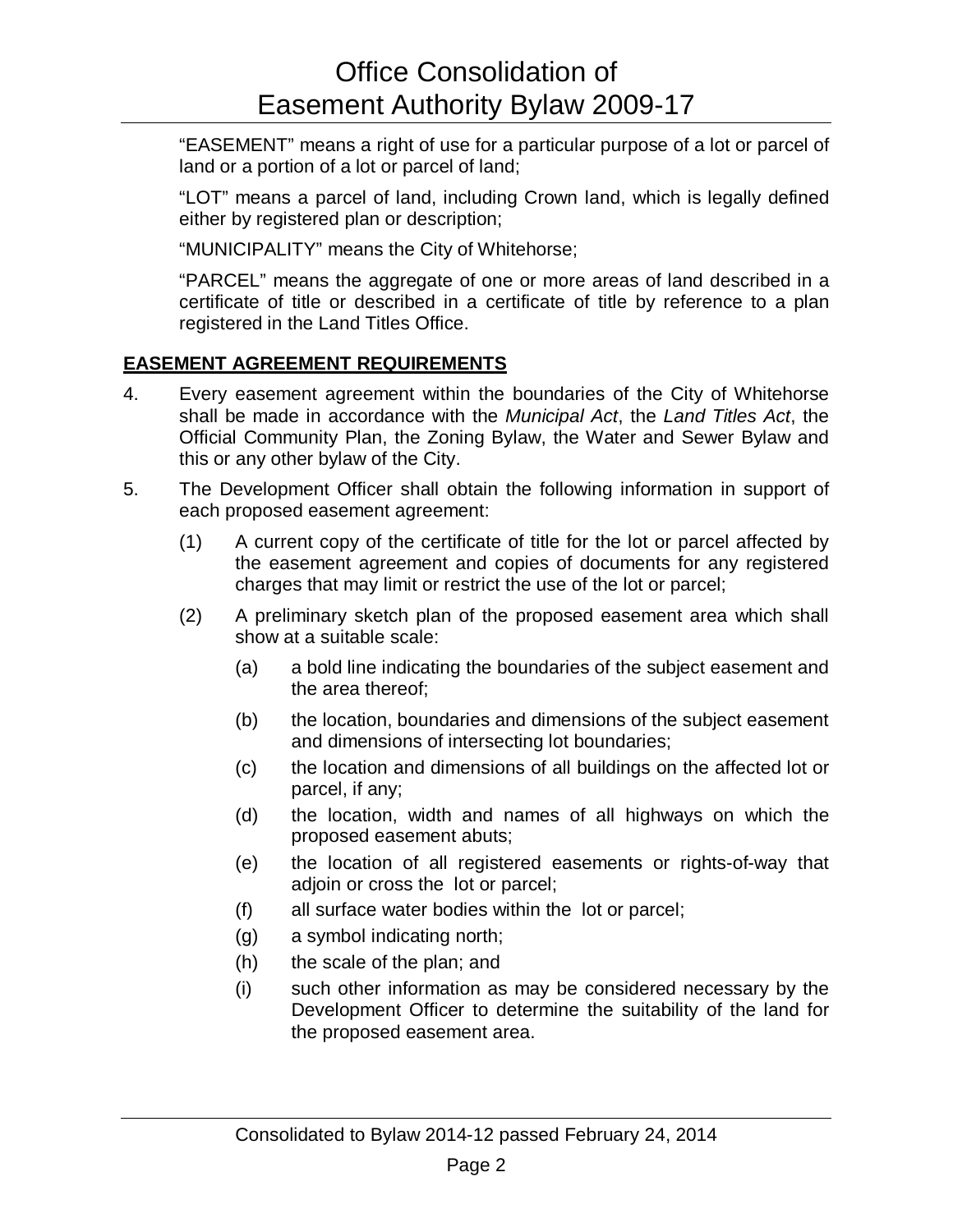## Office Consolidation of Easement Authority Bylaw 2009-17

6. An easement agreement shall not be considered by the Development Officer until all information required by this bylaw has been obtained, unless in the Development Officer's opinion, a decision can be made without all of the information.

#### **ADMINISTRATIVE REVIEW**

- 7. The Development Officer shall forward the easement agreement and supporting information to the departments of the City which are deemed appropriate by the Development Officer, for review and comment.
- 8. The Development Officer shall forward the easement agreement and supporting information to the Development Review Committee for review and comment.
- 9. The Development Officer may forward the easement agreement and supporting information to any Government of Yukon or Government of Canada Departments or First Nations that may be interested in matters relative to the land for review and comment.
- 10. Once the reviews have been completed, all comments shall be forwarded to the Development Officer.
- 11. The Development Officer shall forward the easement agreement, supporting information and referral comments to the Director of Development Services\* and the City Manager for review and comment.
- 12. The Director of Development Services\*, upon review of the easement agreement, supporting information and referral comments, shall make recommendations on the easement agreement to the Development Officer.

#### **EASEMENT AGREEMENT DECISION PROCESS**

- 13. In making a decision on whether to proceed with an easement agreement, the Director of Development Services\* may consider any matter or factor which the Director of Development Services\* deems relevant to the easement agreement, including, but not limited to the following:
	- (1) the referral comments submitted pursuant to this bylaw;
	- (2) the Official Community Plan and the Zoning Bylaw; and
	- (3) the suitability of the land for the proposed easement agreement, having due regard to:
		- (a) the proposed use;
		- (b) the existing and proposed uses of land in the vicinity of the proposed easement agreement;
		- (c) the topography of the parcel;
		- (d) the characteristics of the soil;
		- (e) the nature of surface and subsurface drainage;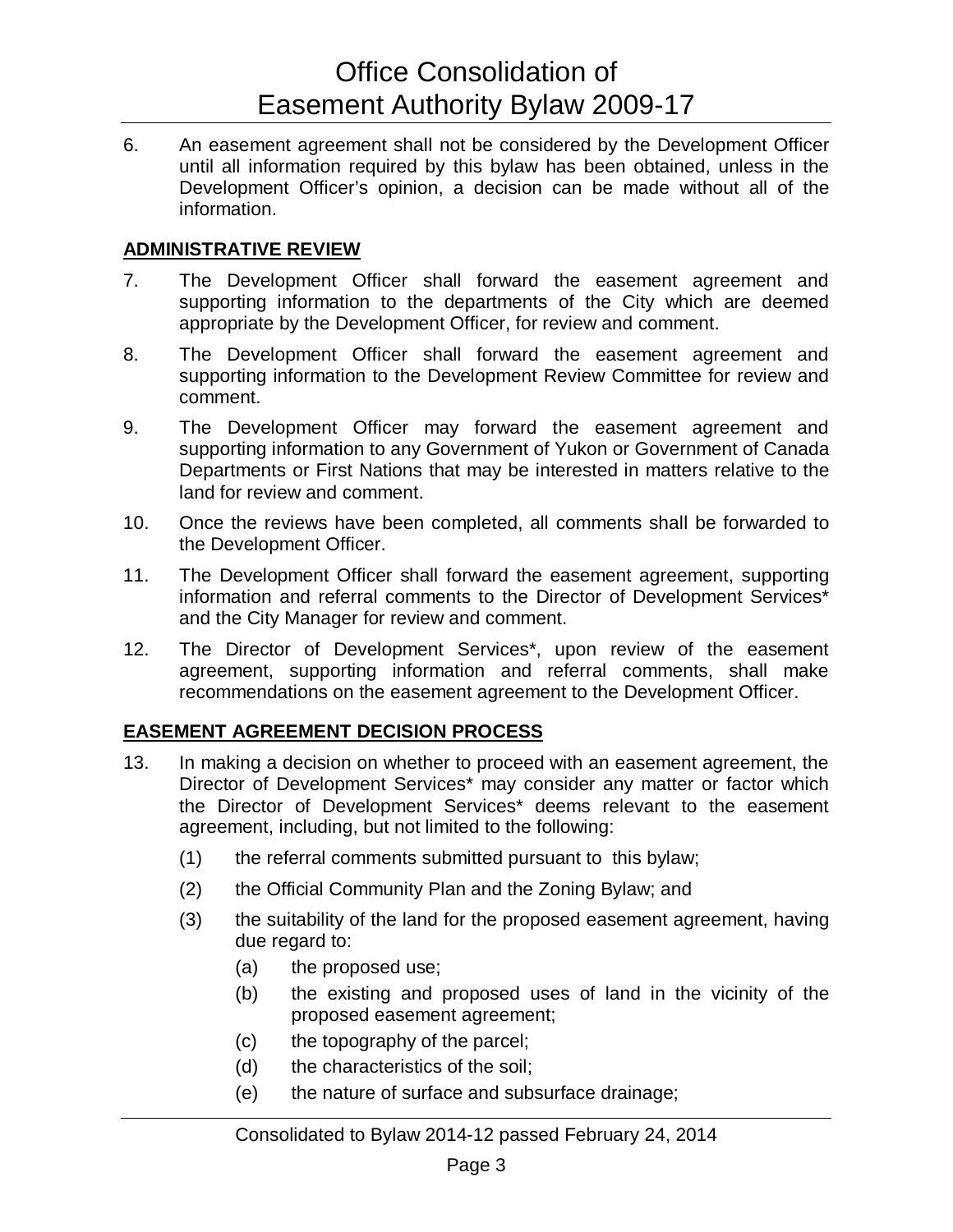## Office Consolidation of Easement Authority Bylaw 2009-17

- (f) any potential hazard from flooding, unstable slopes, erosion and subsidence;
- (g) any potential contamination of air, water, or soil;
- (h) the proposed storage or use of flammable, explosive or radioactive material;
- (i) protection and enhancement of sensitive environmental areas and critical wildlife habitat;
- (j) protection of significant natural, historical and heritage features;
- (k) wildfire risk and fire management plans; and
- (l) any additional information as may be considered necessary by the Development Officer.

#### **APPROVING AUTHORITY**

- 14. Authority to make a decision on whether to proceed with an easement agreement is delegated to the Director of Development Services\**.* The Director of Development Services\* may approve, approve with conditions, or refuse the easement agreement.
- 15. In the event that the Director of Development Services\* is unwilling or unable to make a decision on whether to proceed with an easement agreement, he or she may refer the easement agreement to Council, and Council may approve, approve with conditions, or refuse the easement agreement.

#### **PROCESS FOLLOWING APPROVAL**

16. Once the easement agreement is approved, three copies of the Agreement shall be signed by the Mayor and the City Clerk.

#### **REGISTRATION**

- 17. Once the easement agreement has been signed it may be submitted by the Director of Development Services\* for registration at the Land Titles Office.
- 18. Every easement agreement submitted for registration at the Land Titles Office shall be accompanied by and/or make reference to a plan of survey showing the location and dimensions of the easement area prepared by a Canada Lands Surveyor and registered at the Land Titles Office.

#### **BYLAW SHALL PREVAIL**

19. Where the provisions of this bylaw conflict with the provisions of any other bylaw of the City, the bylaw with the more stringent provisions shall prevail.